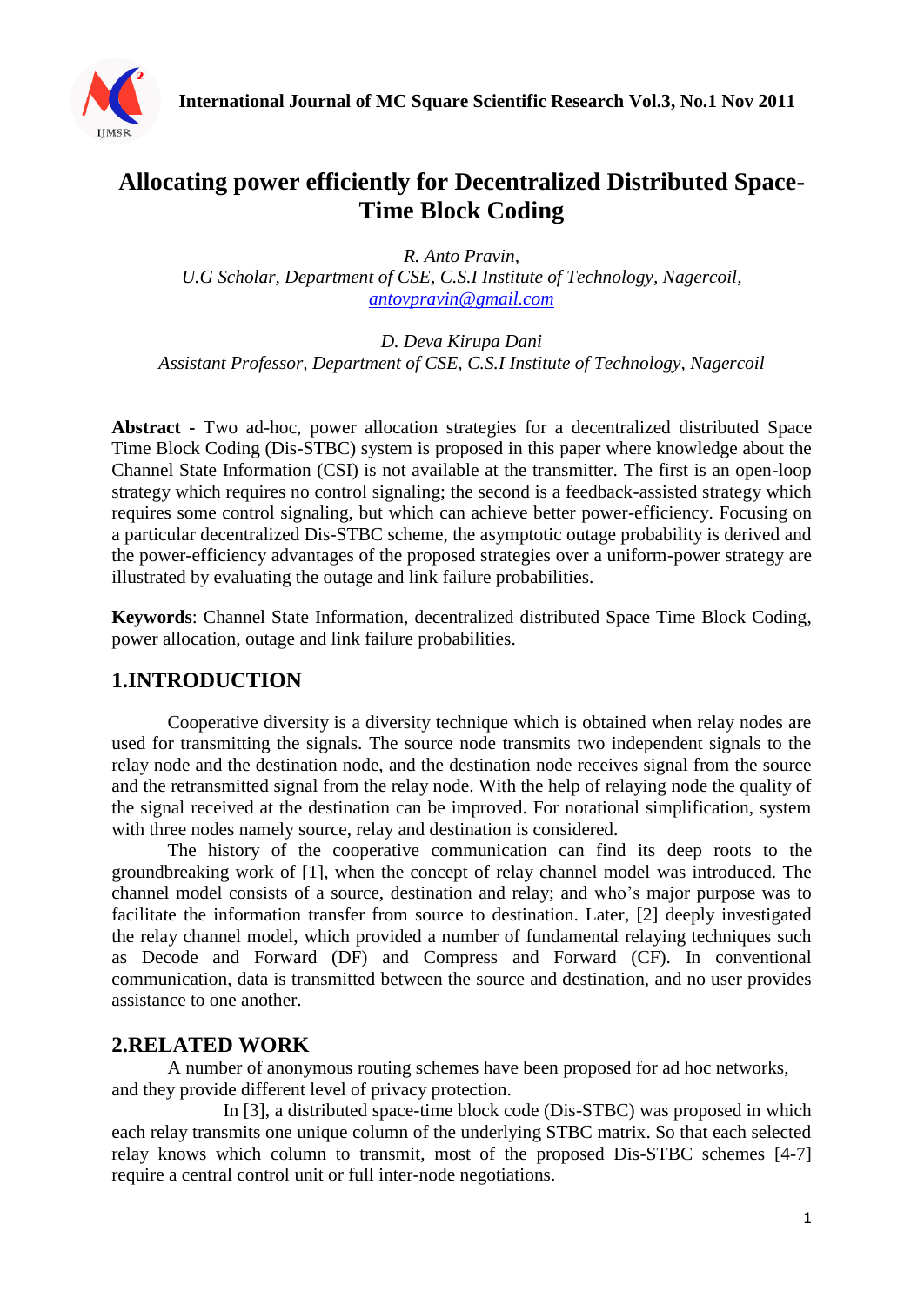

### **International Journal of MC Square Scientific Research Vol.3, No.1 Nov 2011**

Several decentralized Dis-STBC schemes have been pro-posed to implement codeassignment at the relays without control signaling [8-10]. One approach to implement relay selection without control signaling is for each node in the decoded set to retransmit the source message; this is called the All-Select strategy. To also implement power allocation in a decentralized way, one possible scheme is for all nodes to use the same fixed transmit power; we call this the Uniform strategy.

In [11], for centralized Dis-STBC, a near-optimal power allocation was proposed. In this strategy, by assuming each potential relay knows its local mean channel gain to the destination, some decoded nodes which have good mean channel gains are selected as the relays. With the help of centralized control, each relay obtains knowledge about the number of relays and which column of the underlying STBC matrix to transmit.

#### **3.PROPOSED SYSTEM**

Consider a two stage protocol that uses a selective decode-and-forward relaying strategy. In particular, a network is considered with M single-antenna nodes. When one source-destination (s, d) pair is active, all the remaining M-2 nodes can serve as potential relays. The decoded set is defined as the set of N ( $N \le M-2$ ) decoded nodes. The decoded set is random, varying with the instantaneous channel gains. Assume that the All-Select strategy is used; then, all the N decoded nodes will act as relays to forward the source message. It is assumed that nodes cannot transmit and receive simultaneously. In addition, a quasi-static propagation environment and perfect synchronization is assumed.

The Open-Loop strategy can asymptotically achieve better outage performance than the Uniform strategy; this is reflected by the factor 1/L. The Feedback-Assisted strategy can asymptotically achieve much better outage performance than the other two strategies; this is reflected by the factors  $2 L+1/N$  and  $2 L+1LN$  which are much smaller than 1 when L is a given finite number and N is an asymptotically large number.

Since the non-asymptotic analysis is mathematically intractable, the asymptotic analysis is used to provide some analytical results for the two proposed power allocation strategies. In a practical network, the number of all the potential relays M-2 will always be a reasonable number; thus, even when the SNR tends to infinity so that N=M-2, N will not be very large. In addition, when the SNR is not very large, the first stage cannot be perfect; then, for any one particular power allocation strategy, the decoded set might be only a subset of the set of all the potential relays so that N<M-2. Thus, in practice, when the SNR and the value of N are not very large, the asymptotic outage performance will not be that tight when compared with the practical performance; but, the asymptotic outage analysis still provides an indication of the maximum advantages of the proposed strategies under ideal scenarios.

When the number of columns L is a given finite number, as the SNR and the number of relays N tend to infinity, m-group Dis-STBC achieves an asymptotic diversity order of, that is, the number of randomly selected distinct columns V ( $1 \le V \le L$ ) is asymptotically equal to L. Then, by exploiting results given in for m-group Dis-STBC, for any given decoded set and particular random column-selection by then relays, when both the SNR and N tend to infinity.

When knowledge about the CSI is not available at the transmitter, either for power allocation among the relays or for power distribution between the first and second stages, the optimal strategy is not readily available. Here, numerical simulations are used to show that, when performing equal power allocation among the relays, Pr=Ps/N is a near-optimal choice. So, in this investigation, the power distribution is only focused between the first and second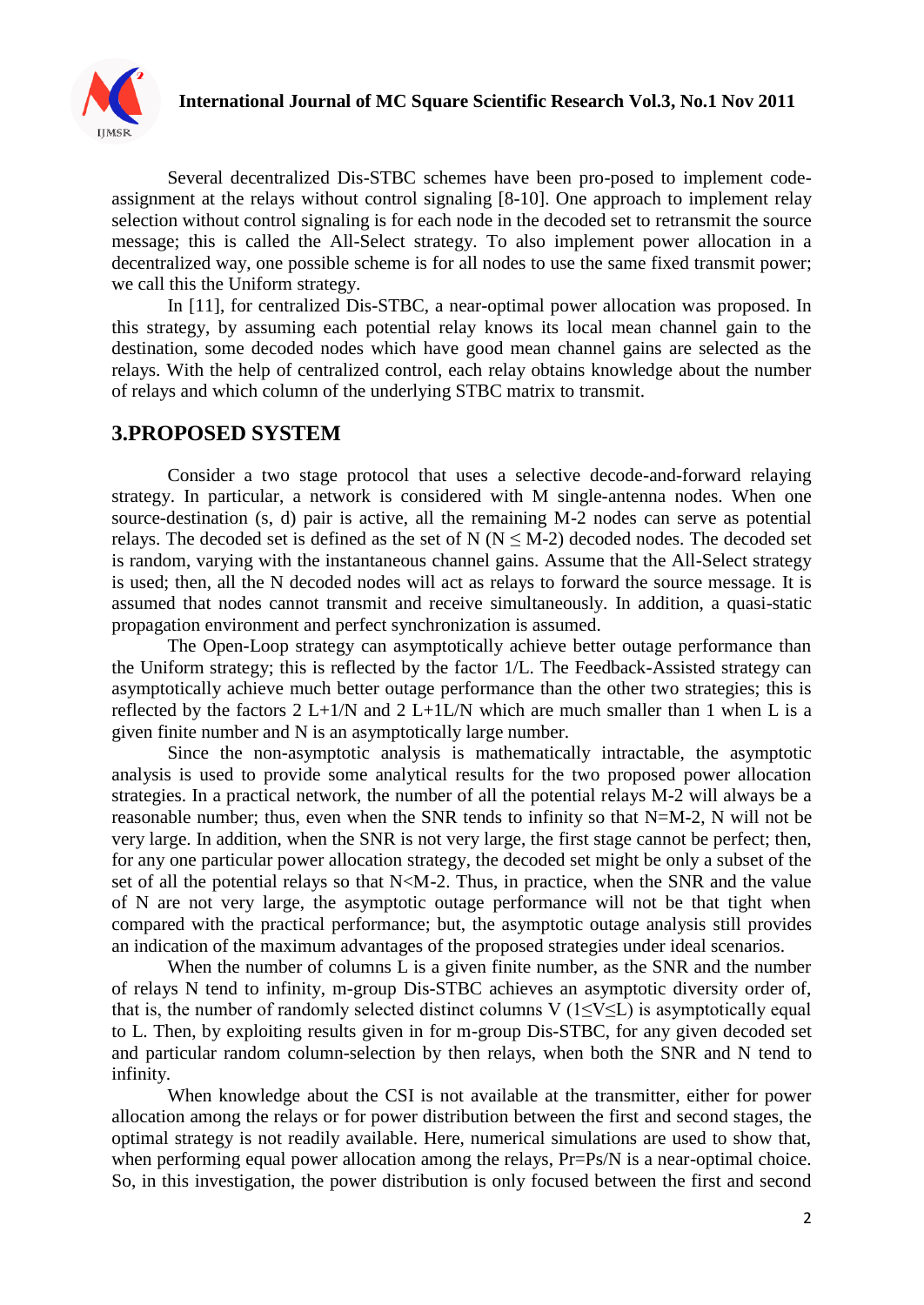

#### **International Journal of MC Square Scientific Research Vol.3, No.1 Nov 2011**

stages. In the simulations, the ratio of the power allocated to the first stage Ps is varied to the power allocated to the second stage NPr. This ratio is denoted as ρ=NPr/Ps, and the outage probability is plotted as a function of ρ.

One important QoS issue in a network is whether or not all of the active end-to-end link scan remain connected and maintain some specified level of quality. If an end-to-end link is regarded as disconnected when its outage probability is larger than a specified target value, a Link Failure Probability (LFP) can be defined as the ratio of the number of disconnected links over the total number of links in the network.

## **4.IMPLEMENTATION AND PERFORMANCE EVALUATION**

In this section, under realistic propagation conditions, the outage and link failure probabilities of m-group Dis-STBC are evaluated for different power allocation strategies. The protocol is implemented on ns2, and evaluates their performance by comparing with STBC. In the simulation, 50 nodes are randomly distributed within a network. Mobile nodes are moving in the field according to the random way point model. The local session keys are updated every 40 seconds in the simulation. The performance is evaluated in terms of packet delivery ratio, packet delivery latency, and normalized control bytes.



**Figure 1: Packet delivery rate**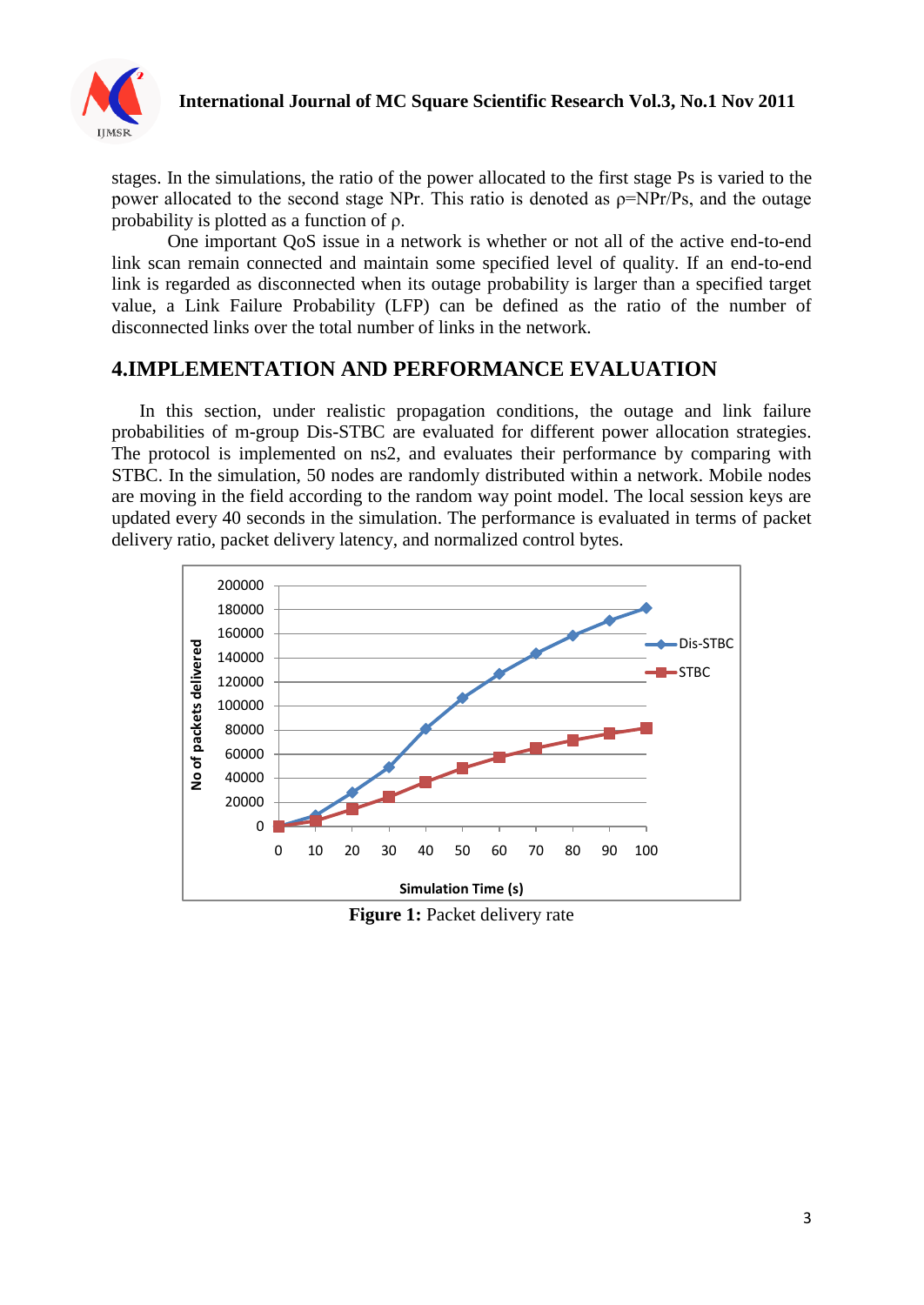





**Figure 2:** Packet Loss rate

According to Figure 1, Dis-STBC has the highest packet delivery ratio for both types of traffic load compared to STBC. The packet delivery ratio decreases as nodal speed increases and traffic load becomes heavier. Figure 2 illustrates the packet loss rate where USR has lesser packet loss compared to that of STBC. From Figure 3, it is clear that Dis-STBC has the least average delay compared to existing STBC. Figure 4 illustrates the throughput where Dis-STBC has lesser packet loss compared to that of STBC.



**Figure 4:** Average delay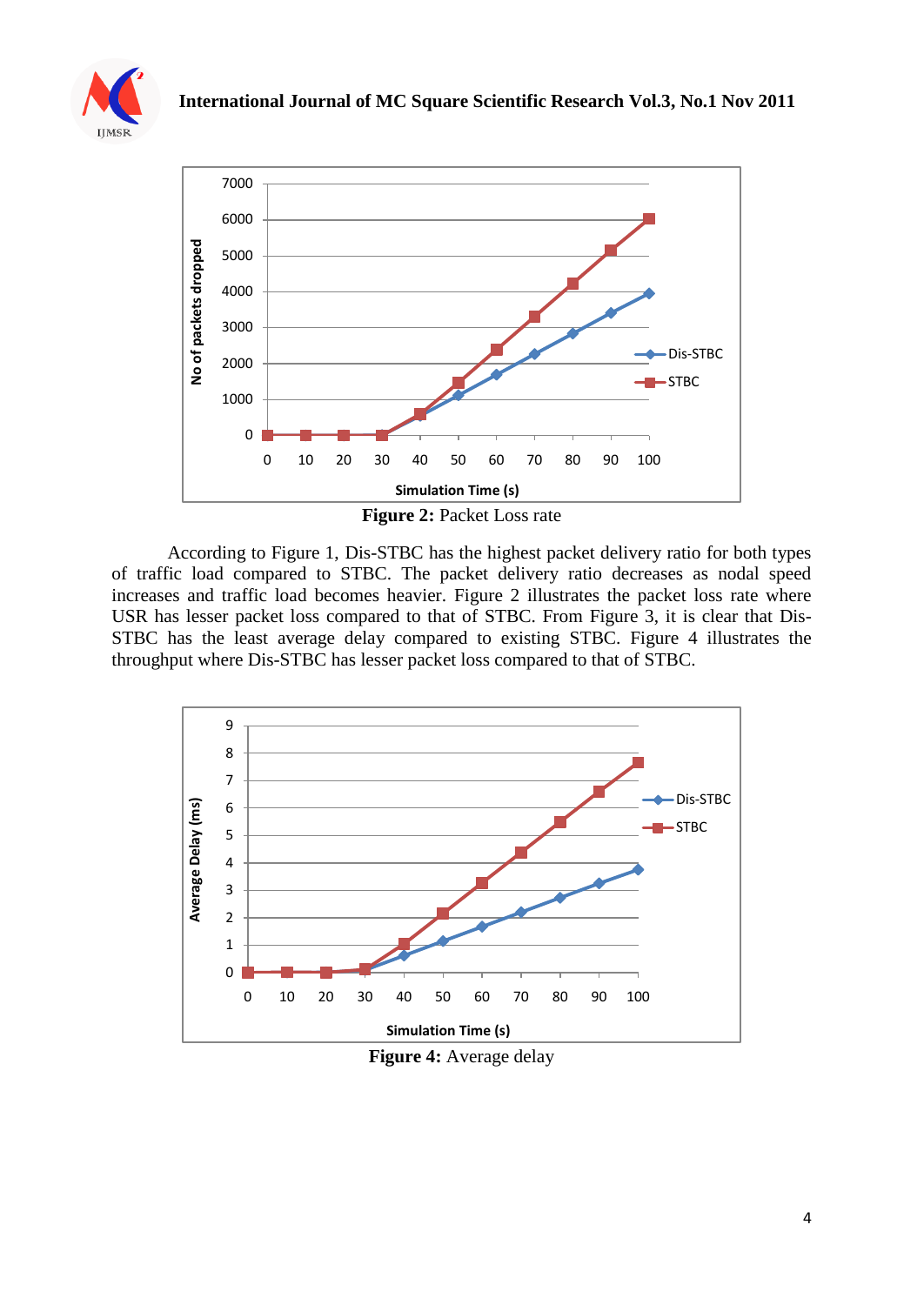



In this paper, for a decentralized Dis-STBC system where the transmitter do not know the CSI and the decentralized relay selection strategy is employed, two ad-hoc power allocation strategies is proposed with the objective of minimizing overhead. The first is the Open-Loop strategy; this strategy does not require any control signaling. The other is the Feedback-Assisted strategy; this strategy requires additional control signaling to inform the relays about the number of actual relays. The power-efficiency advantages of the proposed strategies over the Uniform strategy are illustrated by asymptotic outage analyses for a particular decentralized Dis-STBC scheme. In a random network with realistic propagation

advantages of the proposed strategies over the Uniform strategy.

# **5.CONCLUSION**

**References** [1] Van-Der-Meulen, E.C., "Three-terminal communication channels" Advances in applied

conditions, the outage and link failure probabilities of them group Dis-STBC have also been evaluated for the different power-allocation strategies. Simulation results showed the

- Probability, p 120-154, 1971. [2] Cover, T., Gamal, A.E., "Capacity theorems for the relay channel" IEEE Transactions on Information Theory, Vol. 25, No. 5, p 572-584, 1979.
- [3] Laneman, J.N., Wornell, G.W., "Distributed space-time-coded protocols for exploiting cooperative diversity in wireless networks" IEEE Transactions on Information theory, Vol. 49, No. 10, p 2415-2425, 2003.
- [4] Scutari, G., Barbarossa, S., "Distributed space-time coding for regenerative relay networks" IEEE Transactions on Wireless Communications, Vol. 4, No. 5, p 2387- 2399, 2005.
- [5] Cheng, H.T., Mheidat, H., Uysal, M., Lok, T.M., "Distributed space-time block coding with imperfect channel estimation" In IEEE International Conference on Communications, ICC, Vol. 1, p 583-587, 2005.
- [6] Stefanov, A., Erkip, E., "Cooperative space-time coding for wireless networks", IEEE Transactions on Communications, Vol. 53, No. 11, p 1804-1809, 2005.